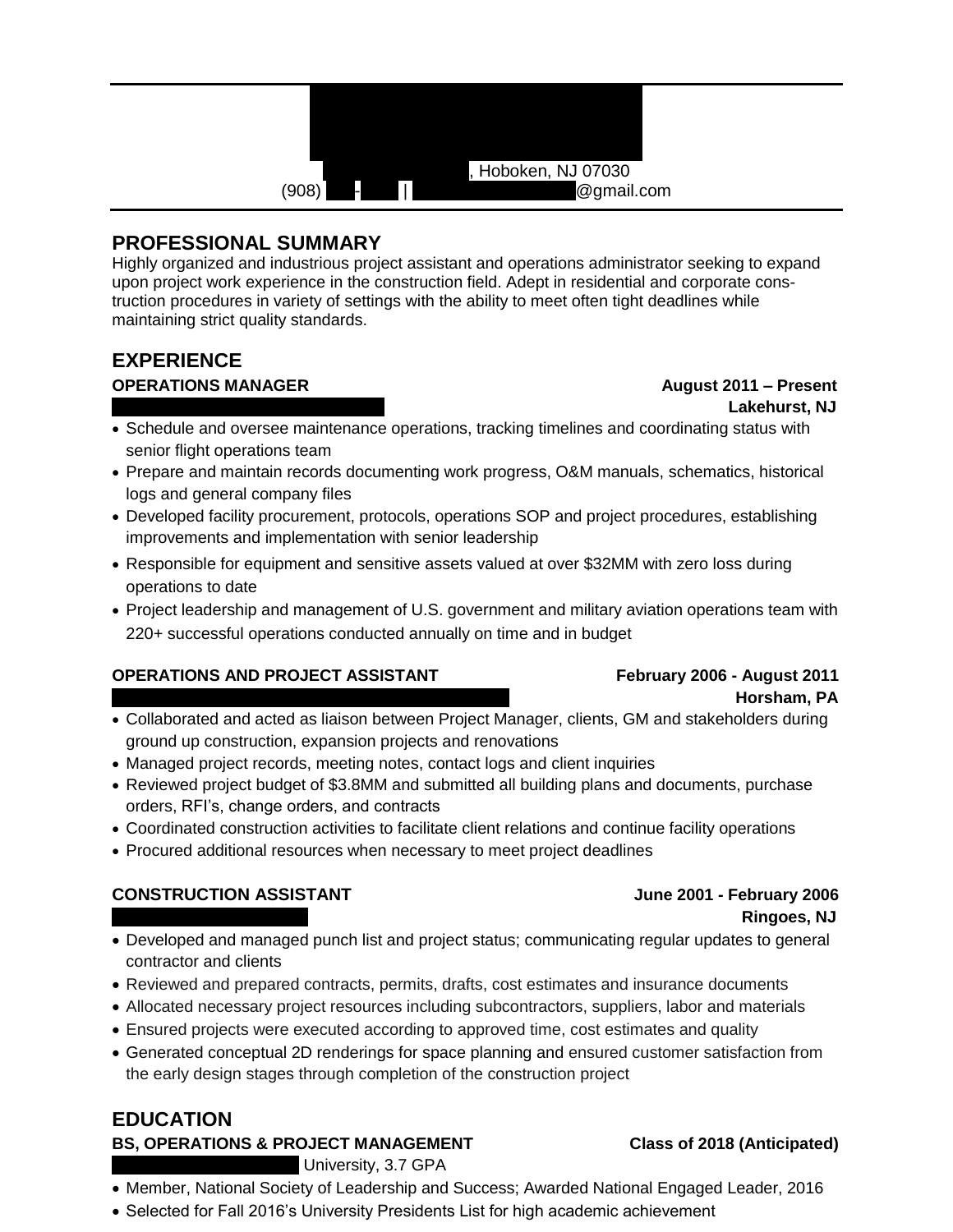

#### **PROFESSIONAL EXPERIENCE**

#### **TEAM LEAD - OPERATIONS MANAGER August 2011 – Present**

#### *Lakehurst, NJ*

- Project leadership and management of U.S. government and military aviation operations team with 220+ successful operations conducted annually on time and in budget
- Forecast upcoming inspections and coordinate scheduled maintenance with senior flight operations team
- Create and maintain detailed records documenting daily tasks, periodic inspections and long-term projects
- Developed facility procurement, protocol and project procedures, coordinating with senior leadership on improvements and implementation
- Responsible for equipment and sensitive assets valued at over \$8MM with zero loss during operations to date

#### **DIRECTOR OF SALES AND OPERATIONS November 2010 - August 2011**

#### *Horsham, PA*

- Grew company clientele from ground up exceeding sales goals by 15% signing 1,956 newly generated accounts within a 6-month deadline
- Conducted B2B sales closing corporate deals to account for more than 31% of company sales generation
- Produced an average of \$21,190 per month in pre-sale account revenue completely covering pre-opening company overhead costs
- Served as an integral member of a team that drove first quarter sales upwards of 16% benchmarking projected annual revenues of \$1.6MM in 2011
- Consistently received commendation from senior management for critical thinking, highly driven and motivated attitude, and departmental mentorship within the company

#### **SALES MANAGER February 2006 – November 2010**

#### *Flemington, NJ*

- Consistently exceeded quarterly sales goals by an average of 12% generating over 720 new club members in first year
- Promoted to sales manager within 12 months of employment leading a 10 person sales and marketing team
- Received employee of the month after first year in management position for dedication, team building, sales and customer service successes
- Developed and advised senior management on new client growth and current client retention techniques
- Exceeded annual sales team goals of over 1900 new accounts second year as sales manager